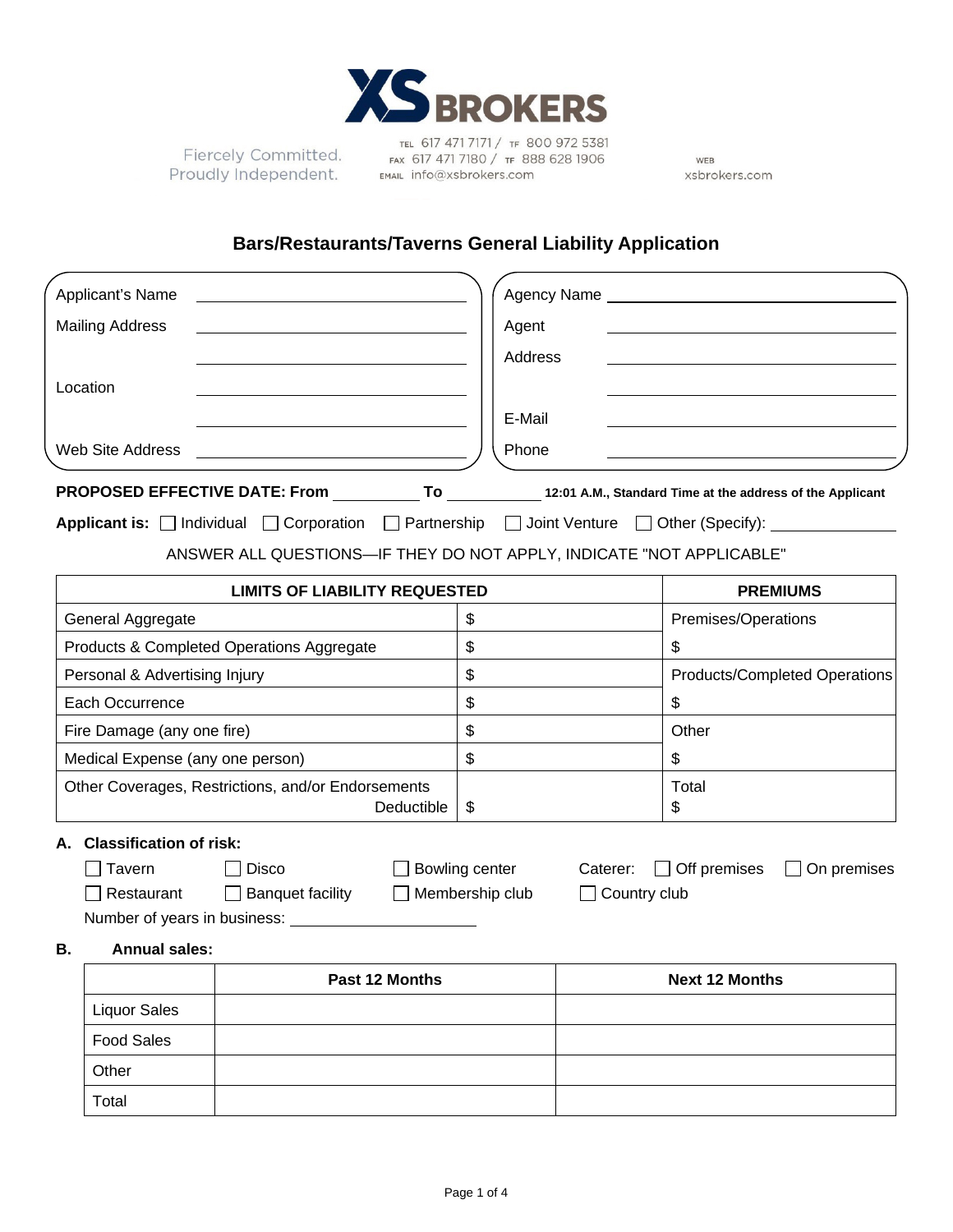|    | C. Are surrounding premises:<br>Downtown district<br>$\Box$ Residential/commercial<br>Shopping center<br>$\Box$ Rural<br>Waterfront<br>$\Box$ Suburban Commercial<br>$\Box$ Industrial<br>$\Box$ Resort<br>Seasonal                                                                                                                                                      |  |  |  |  |  |  |
|----|--------------------------------------------------------------------------------------------------------------------------------------------------------------------------------------------------------------------------------------------------------------------------------------------------------------------------------------------------------------------------|--|--|--|--|--|--|
|    | D. Clientele:<br>$\Box$ Local residents<br>□ Families □ Retirement community<br>□ College students<br>Seasonal residents<br>$\Box$ 30-40 $\Box$ 40 and over<br>Median age of patrons: $\Box$ 18-25<br>$\Box$ 25-30                                                                                                                                                       |  |  |  |  |  |  |
| Е. | <b>Entertainment:</b><br>Number of times per week: Number of times and the state of the state of the state of times and the state of the state of the state of the state of the state of the state of the state of the state of the state of the state<br>If yes, describe (include go-go dancers, topless, disco, exotic, female/male): _______________________________ |  |  |  |  |  |  |
|    |                                                                                                                                                                                                                                                                                                                                                                          |  |  |  |  |  |  |
|    |                                                                                                                                                                                                                                                                                                                                                                          |  |  |  |  |  |  |
|    |                                                                                                                                                                                                                                                                                                                                                                          |  |  |  |  |  |  |
|    | ,我们也不会有什么。""我们的人,我们也不会有什么?""我们的人,我们也不会有什么?""我们的人,我们也不会有什么?""我们的人,我们也不会有什么?""我们的人                                                                                                                                                                                                                                                                                         |  |  |  |  |  |  |
|    | Number of times per week: Give details: Communication of times per week:                                                                                                                                                                                                                                                                                                 |  |  |  |  |  |  |
|    | No.                                                                                                                                                                                                                                                                                                                                                                      |  |  |  |  |  |  |
| F. | <b>General Information:</b><br>Are facilities available for use or rent for private parties, receptions, banquets or similar affairs? $\Box$ Yes $\Box$ No                                                                                                                                                                                                               |  |  |  |  |  |  |
|    | Does applicant advertise or promote "happy hour" or other events when drinks are sold at a lower price<br>Do you subscribe to a taxi or other service providing transportation home to apparently intoxicated                                                                                                                                                            |  |  |  |  |  |  |
|    | Number of years under current management: ____________ How many hours per day is applicant open? ____________<br>$\Box$ Full meals<br>$\Box$ Short order<br>Types of meals served:<br>Maintenance of building is: $\Box$ Good<br>$\Box$ Average<br>$\Box$ Poor                                                                                                           |  |  |  |  |  |  |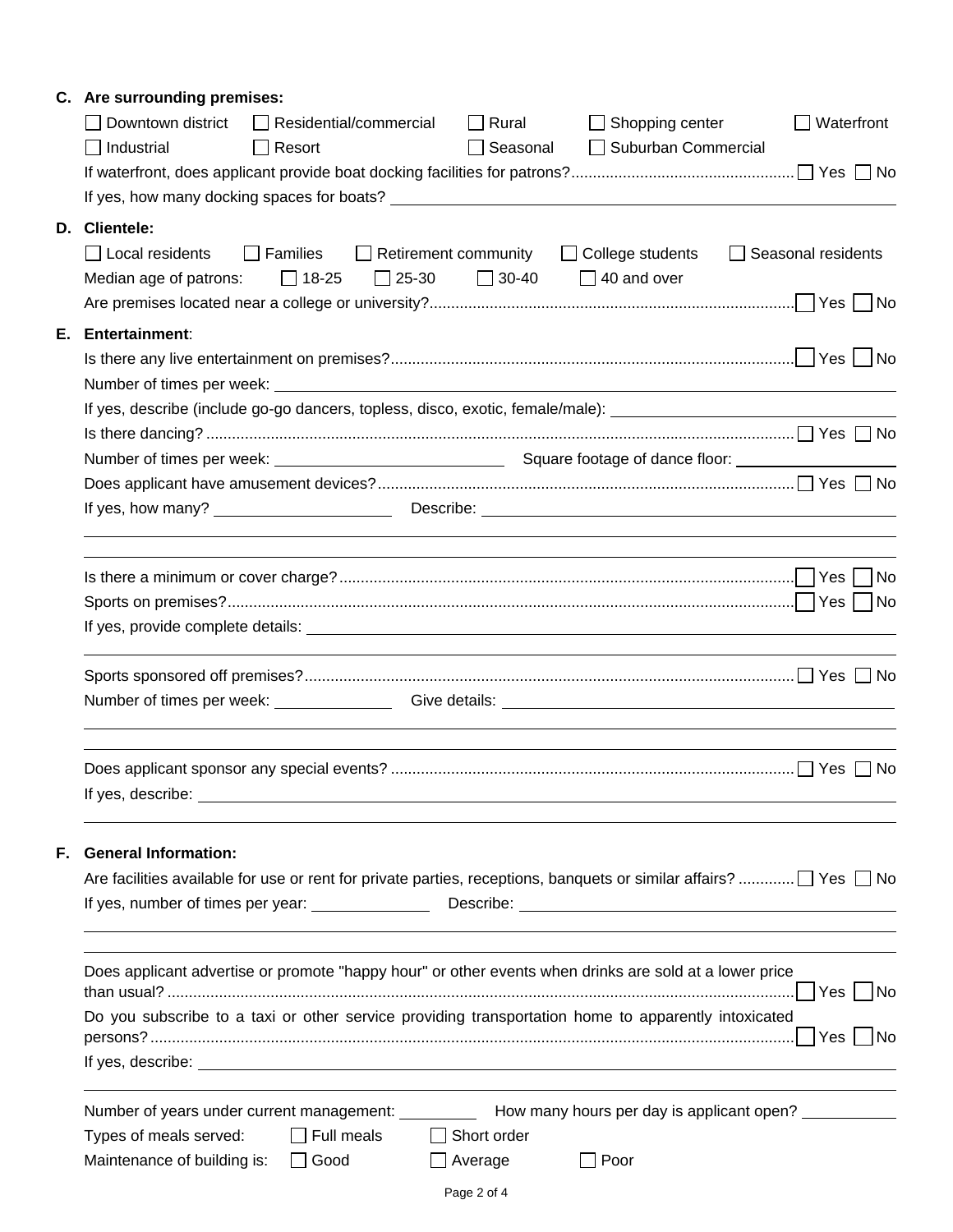| $\Box$ Average<br>Good<br>Poor<br>Housekeeping is:<br>$\perp$                                                                                                                                                                 |  |
|-------------------------------------------------------------------------------------------------------------------------------------------------------------------------------------------------------------------------------|--|
|                                                                                                                                                                                                                               |  |
|                                                                                                                                                                                                                               |  |
|                                                                                                                                                                                                                               |  |
|                                                                                                                                                                                                                               |  |
|                                                                                                                                                                                                                               |  |
|                                                                                                                                                                                                                               |  |
|                                                                                                                                                                                                                               |  |
| Are security quards/bouncers/doormen employees or independent contractors? __________________________________                                                                                                                 |  |
| If independent contractors, do they provide Certificates of Insurance and Additional Insured Endorse-                                                                                                                         |  |
|                                                                                                                                                                                                                               |  |
|                                                                                                                                                                                                                               |  |
| G. During the past three years, has any company ever canceled, declined or refused to issue simi-                                                                                                                             |  |
| If yes, explain: The state of the state of the state of the state of the state of the state of the state of the state of the state of the state of the state of the state of the state of the state of the state of the state |  |

**Previous Insurer and loss history: Indicate all claims or losses (regardless of fault and whether or not insured) or occurrences that may give rise to claims for the prior three years.** See See loss run attached

| Year | Company | Policy No. | Premium | Paid<br><b>Losses</b> | <b>Reserved</b><br><b>Losses</b> | Loss<br><b>Description</b> |
|------|---------|------------|---------|-----------------------|----------------------------------|----------------------------|
|      |         |            |         |                       |                                  |                            |
|      |         |            |         |                       |                                  |                            |
|      |         |            |         |                       |                                  |                            |
|      |         |            |         |                       |                                  |                            |